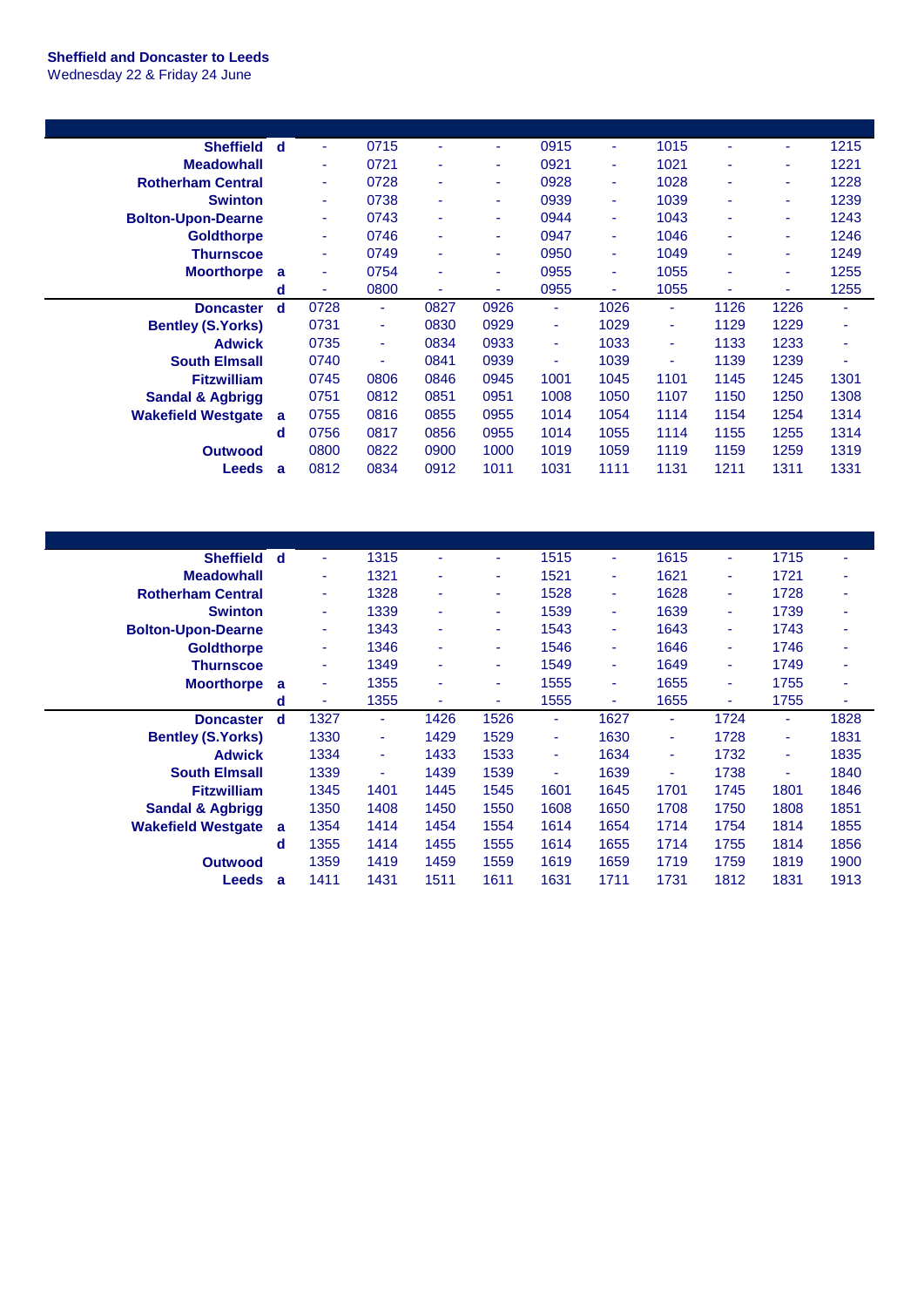|                             |   |      |        |        |      |      |                |      |      |                          | <b>WO</b> |
|-----------------------------|---|------|--------|--------|------|------|----------------|------|------|--------------------------|-----------|
| <b>Sheffield</b>            | d | 1815 | ٠      | 1915   | ÷    | 2015 | ٠              | 2115 | ٠    | 2215                     | 2315      |
| <b>Meadowhall</b>           |   | 1821 | ٠      | 1921   | ٠    | 2022 | ٠              | 2121 | ÷    | 2221                     | 2321      |
| <b>Rotherham Central</b>    |   | 1828 | ٠      | 1928   | ٠    | 2029 | ٠              | 2128 | ÷    | 2228                     | 2328      |
| <b>Swinton</b>              |   | 1840 | ٠      | 1940   | ٠    | 2040 | ٠              | 2139 | ٠    | 2237                     | 2336      |
| <b>Bolton-Upon-Dearne</b>   |   | 1845 | ٠      | 1944   | ٠    | 2044 | ٠              | 2144 | ٠    | 2242                     | 2340      |
| <b>Goldthorpe</b>           |   | 1848 | ٠      | 1947   | ٠    | 2047 | $\blacksquare$ | 2146 | ٠    | 2245                     | 2343      |
| <b>Thurnscoe</b>            |   | 1851 | $\sim$ | 1950   | ÷    | 2050 | ٠              | 2149 | ٠    | 2248                     | 2346      |
| <b>Moorthorpe</b>           | a | 1856 | ٠      | 1956   | ٠    | 2056 | ٠              | 2154 | ٠    | 2253                     | 2352      |
|                             | d | 1856 | ٠      | 1956   | ٠    | 2056 | ٠              | 2154 | ٠    | 2254                     | 2352      |
| <b>Doncaster</b>            | d | ٠    | 1928   | $\sim$ | 2028 | ٠    | 2128           | ٠    | 2232 | ٠                        | ٠         |
| <b>Bentley (S.Yorks)</b>    |   | ٠    | 1931   | ۰      | 2031 | ٠    | 2131           | ٠    | 2235 | ٠                        | ۰         |
| <b>Adwick</b>               |   | ٠    | 1935   | ٠      | 2035 | ٠    | 2135           | ٠    | 2239 | $\sim$                   | ۰         |
| <b>South Elmsall</b>        |   | ٠    | 1940   |        | 2040 | ٠    | 2140           | ٠    | 2245 | $\overline{\phantom{a}}$ |           |
| <b>Fitzwilliam</b>          |   | 1902 | 1945   | 2007   | 2045 | 2102 | 2145           | 2201 | 2251 | 2259                     | 2358      |
| <b>Sandal &amp; Agbrigg</b> |   | 1909 | 1951   | 2014   | 2051 | 2109 | 2151           | 2207 | 2256 | 2306                     | ٠         |
| <b>Wakefield Westgate</b>   | a | 1914 | 1955   | 2018   | 2055 | 2116 | 2155           | 2211 | 2300 | 2310                     | ۰         |
|                             | d | 1914 | 1955   | 2019   | 2055 | 2116 | 2155           | 2211 | 2301 | 2310                     |           |
| <b>Outwood</b>              |   | 1919 | 2000   | 2024   | 2100 | 2121 | 2200           | 2216 | 2305 | 2315                     | 0016      |
| <b>Leeds</b>                | a | 1931 | 2012   | 2036   | 2112 | 2132 | 2212           | 2230 | 2320 | 2328                     | 0029      |
|                             |   |      |        |        |      |      |                |      |      |                          |           |

|                             |   | FO   |      |
|-----------------------------|---|------|------|
| <b>Sheffield</b>            | d | 2315 |      |
| <b>Meadowhall</b>           |   | 2321 |      |
| <b>Rotherham Central</b>    |   | 2328 |      |
| <b>Swinton</b>              |   | 2336 |      |
| <b>Bolton-Upon-Dearne</b>   |   | 2340 |      |
| <b>Goldthorpe</b>           |   | 2343 |      |
| <b>Thurnscoe</b>            |   | 2346 |      |
| <b>Moorthorpe</b>           | a | 2352 |      |
|                             | d | 2352 |      |
| <b>Doncaster</b>            | d |      | 2322 |
|                             |   |      |      |
| <b>Bentley (S.Yorks)</b>    |   |      | 2325 |
| <b>Adwick</b>               |   |      | 2329 |
| <b>South Elmsall</b>        |   |      | 2335 |
| <b>Fitzwilliam</b>          |   | 2358 | 2351 |
| <b>Sandal &amp; Agbrigg</b> |   |      | 2357 |
| <b>Wakefield Westgate</b>   | a |      | 0001 |
|                             | d |      | 0002 |
| Outwood                     |   |      | 0007 |

FO Friday only. WO Wednesday only.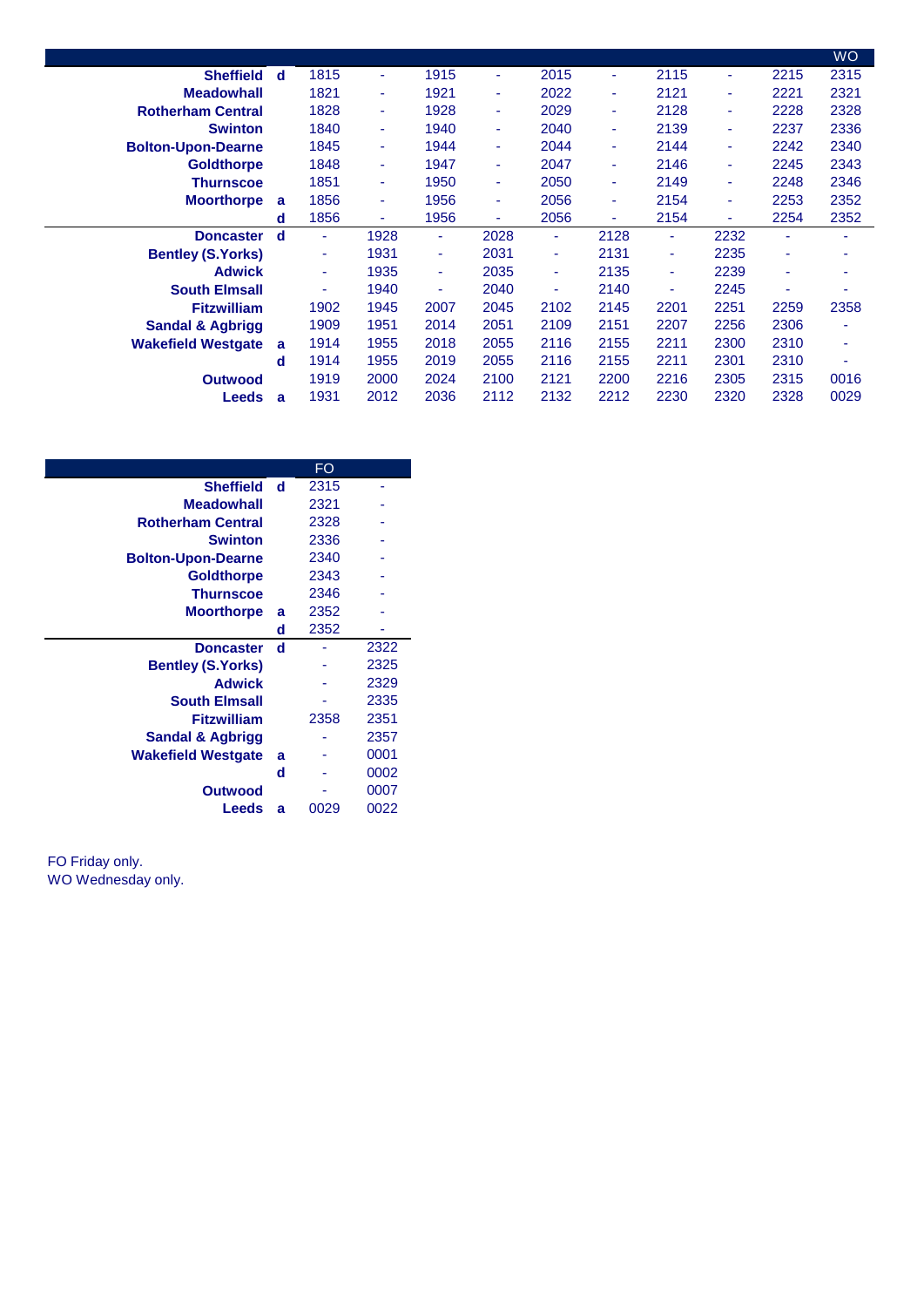## **Leeds to Doncaster and Sheffield** Wednesday 22 & Friday 24 June

| <b>Leeds</b>                | d | 0722 | 0748 | 0822   | 0848 | 0922 | 1021 | 1048 | 1121                     | 1148 | 1221 |
|-----------------------------|---|------|------|--------|------|------|------|------|--------------------------|------|------|
| <b>Outwood</b>              |   | 0731 | 0759 | 0831   | 0900 | 0931 | 1030 | 1059 | 1130                     | 1159 | 1230 |
| <b>Wakefield Westgate</b>   | a | 0735 | 0803 | 0835   | 0904 | 0935 | 1034 | 1103 | 1134                     | 1203 | 1234 |
|                             | d | 0735 | 0803 | 0835   | 0904 | 0935 | 1034 | 1103 | 1134                     | 1203 | 1234 |
| <b>Sandal &amp; Agbrigg</b> |   | 0739 | 0807 | 0839   | 0908 | 0939 | 1038 | 1107 | 1138                     | 1207 | 1238 |
| <b>Fitzwilliam</b>          |   | 0745 | 0814 | 0846   | 0915 | 0946 | 1045 | 1114 | 1144                     | 1214 | 1244 |
| <b>South Elmsall</b>        |   | 0750 | ٠    | 0851   | ٠    | 0951 | 1050 | ٠    | 1150                     | ٠    | 1250 |
| <b>Adwick</b>               |   | 0756 | ٠    | 0857   | ٠    | 0957 | 1056 | ٠    | 1157                     | ٠    | 1256 |
| <b>Bentley (S.Yorks)</b>    |   | 0800 | ٠    | 0901   | ٠    | 1001 | 1100 | ٠    | 1201                     | ٠    | 1300 |
| <b>Doncaster</b>            | a | 0807 | ٠    | 0907   | ٠    | 1006 | 1106 | ٠    | 1206                     | ٠    | 1306 |
| <b>Moorthorpe</b>           |   |      |      |        |      |      |      |      |                          |      |      |
|                             | a | ٠    | 0820 | ٠      | 0921 | ٠    | ٠    | 1120 | ٠                        | 1220 |      |
|                             | d | ٠    | 0820 | ٠      | 0921 | ۰    | ٠    | 1120 | ٠                        | 1220 | ۰    |
| <b>Thurnscoe</b>            |   | ٠    | 0826 | ٠      | 0927 | ۰    | ٠    | 1126 | ٠                        | 1226 | ۰    |
| <b>Goldthorpe</b>           |   | ٠    | 0829 | ٠      | 0930 | ۰    | ٠    | 1129 | $\overline{\phantom{a}}$ | 1229 | ۰    |
| <b>Bolton-Upon-Dearne</b>   |   | ٠    | 0832 | ٠      | 0933 | ۰    | ٠    | 1132 | ٠                        | 1232 | ۰    |
| <b>Swinton</b>              |   | ٠    | 0836 | ٠      | 0937 | ۰    | ٠    | 1136 | ٠                        | 1236 |      |
| <b>Rotherham Central</b>    |   | ٠    | 0845 | $\sim$ | 0945 | ٠    | ÷    | 1144 | $\blacksquare$           | 1245 |      |
| <b>Meadowhall</b>           |   | ٠    | 0851 | ٠      | 0951 | ۰    | ٠    | 1151 | ٠                        | 1251 |      |

| <b>Leeds</b>                | d | 1321 | 1348           | 1421 | 1448 | 1521 | 1621 | 1648 | 1722 | 1748 | 1822 |
|-----------------------------|---|------|----------------|------|------|------|------|------|------|------|------|
| <b>Outwood</b>              |   | 1330 | 1359           | 1430 | 1459 | 1530 | 1630 | 1700 | 1731 | 1759 | 1831 |
| <b>Wakefield Westgate</b>   | a | 1334 | 1403           | 1434 | 1503 | 1534 | 1634 | 1704 | 1735 | 1803 | 1835 |
|                             | d | 1334 | 1403           | 1435 | 1503 | 1535 | 1634 | 1704 | 1735 | 1803 | 1835 |
| <b>Sandal &amp; Agbrigg</b> |   | 1338 | 1407           | 1438 | 1507 | 1538 | 1638 | 1708 | 1739 | 1807 | 1839 |
| <b>Fitzwilliam</b>          |   | 1344 | 1414           | 1445 | 1514 | 1545 | 1644 | 1714 | 1745 | 1814 | 1845 |
| <b>South Elmsall</b>        |   | 1350 | $\blacksquare$ | 1450 | ٠    | 1550 | 1649 | ٠    | 1750 | ٠    | 1852 |
| <b>Adwick</b>               |   | 1356 | $\blacksquare$ | 1456 | ٠    | 1556 | 1655 | ٠    | 1756 | ٠    | 1858 |
| <b>Bentley (S.Yorks)</b>    |   | 1400 | $\blacksquare$ | 1500 | ٠    | 1600 | 1659 | ٠    | 1800 | ٠    | 1902 |
| <b>Doncaster</b>            | a | 1406 | ٠              | 1506 | ٠    | 1606 | 1705 | ٠    | 1807 | ٠    | 1907 |
| <b>Moorthorpe</b>           | a | ٠    | 1420           | ٠    | 1520 | ٠    | ٠    | 1720 | ٠    | 1820 | ٠    |
|                             | d | ٠    | 1420           | ٠    | 1520 | ۰    | ٠    | 1720 | ٠    | 1820 | ۰    |
| <b>Thurnscoe</b>            |   | ٠    | 1426           | ٠    | 1526 | ٠    | ٠    | 1726 | ÷    | 1826 | ۰    |
| <b>Goldthorpe</b>           |   | ٠    | 1429           | ٠    | 1529 | ٠    | ٠    | 1728 | ÷    | 1829 | ۰    |
| <b>Bolton-Upon-Dearne</b>   |   | ٠    | 1432           | ٠    | 1532 | ٠    | ٠    | 1731 | ÷    | 1832 | ۰    |
| <b>Swinton</b>              |   | ٠    | 1436           | ٠    | 1536 | ٠    | ٠    | 1735 | ÷    | 1836 |      |
| <b>Rotherham Central</b>    |   | ٠    | 1444           | ٠    | 1545 | ۰    | ٠    | 1746 | ٠    | 1845 |      |
| <b>Meadowhall</b>           |   | ٠    | 1452           | ۰    | 1551 | ۰    | ٠    | 1751 | ٠    | 1851 | ۰    |
| <b>Sheffield</b>            | a | ٠    | 1501           | ٠    | 1601 |      | ٠    | 1801 | ۰    | 1901 |      |